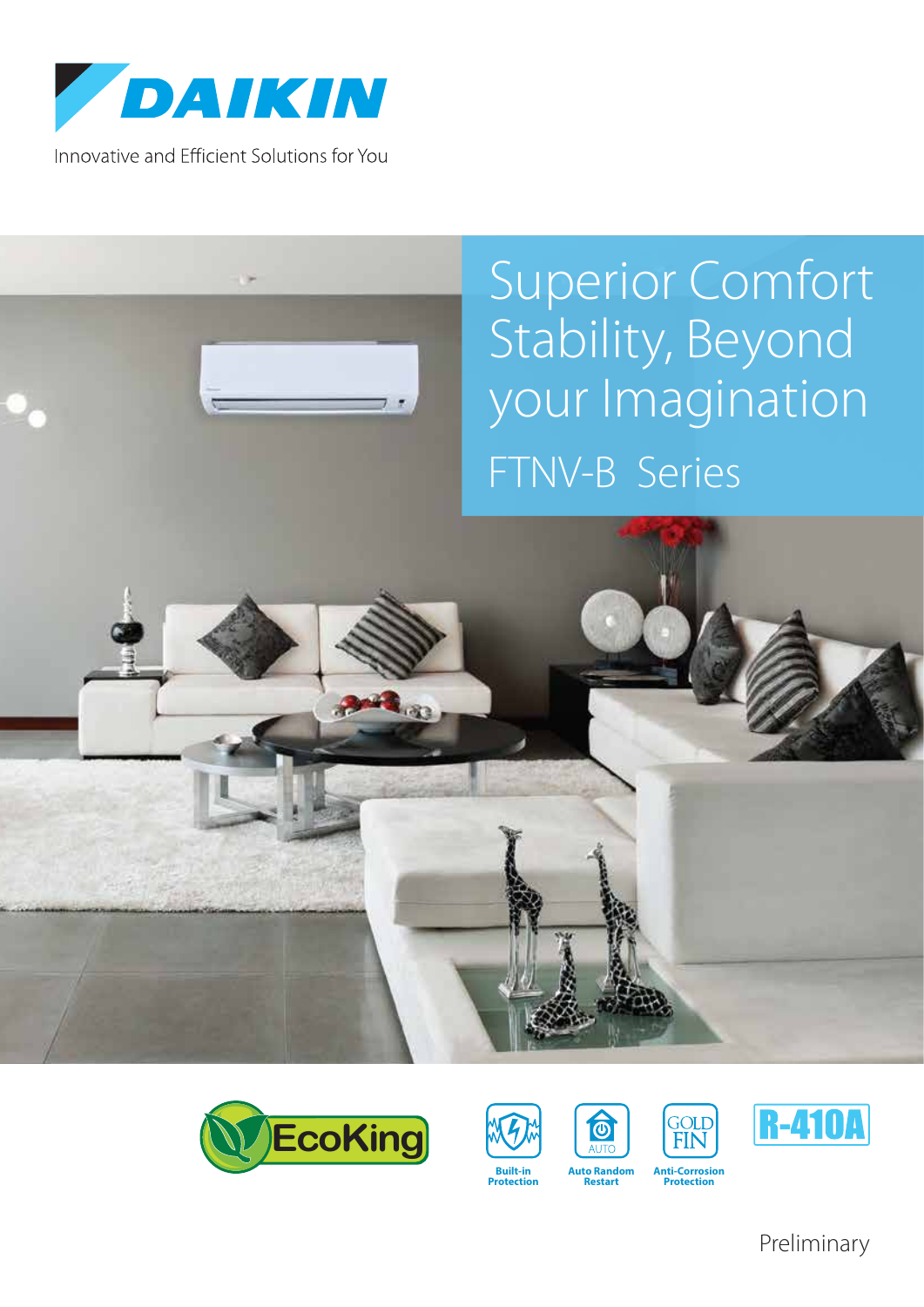# The ultimate in comfort. Designed with the highest quality in mind.

DAIKIN. Everything you ever wanted in air conditioning.

Daikin operates under the belief that customers are buying quality. With this in mind, Daikin strives to stay ahead of consumer needs by providing high-quality products with superior performances, energy efficiency, and comfort in stylish solutions conforming to all interior spaces and lifestyles.



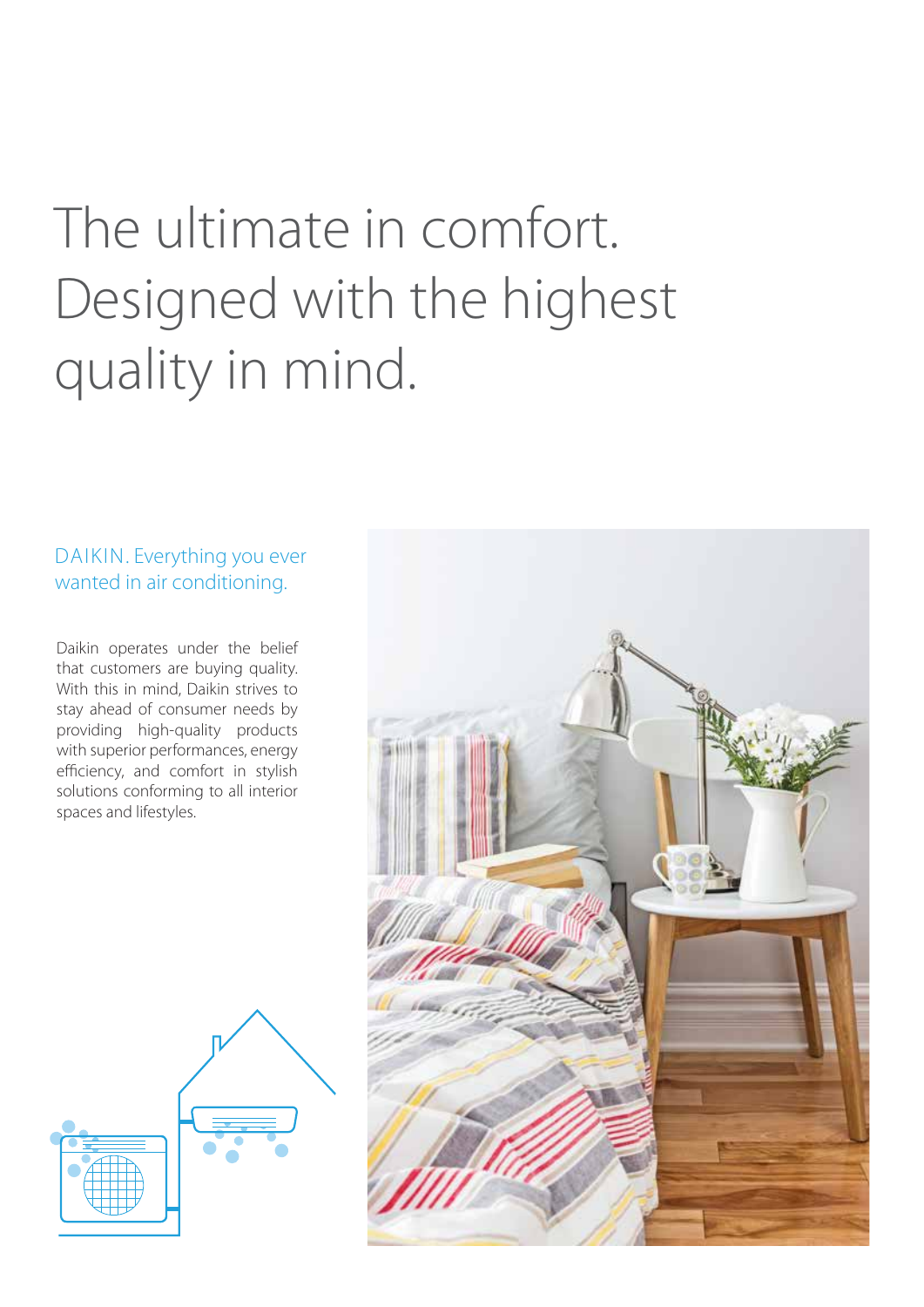# Main Features

## R-410A Refrigerant

Unlike R-22, R-410 has no ozone depletion potential for a reduced impact on the environment.

## Optimal Cooling Comfort

The cooling comfort experience can be maximized by using one of the functionalities like:

- » Turbo Mode, that will cool down the space even quicker
- » Sleep Mode, that will ensure a comfortable environment for restful sleep, by avoiding overcooling at night
- » Dry Mode, that will reduce the humidity level of the room to guarantee an optimal comfort.

## Whisper Quiet Operation

The Daikin indoor unit is whisper quiet. The sound level can be further reduced, down to 25 dB(A), by activating the Quiet Mode.

## Pure Air

The washable saranet filter eliminates various airborne dust, for a cleaner and purified living environment.

## Easy Installation

Daikin outdoor unit allows flexible installation, thanks to their long piping lengths. It can easily be mounted on a roof or simply placed against an outside wall.



RNV-BV1





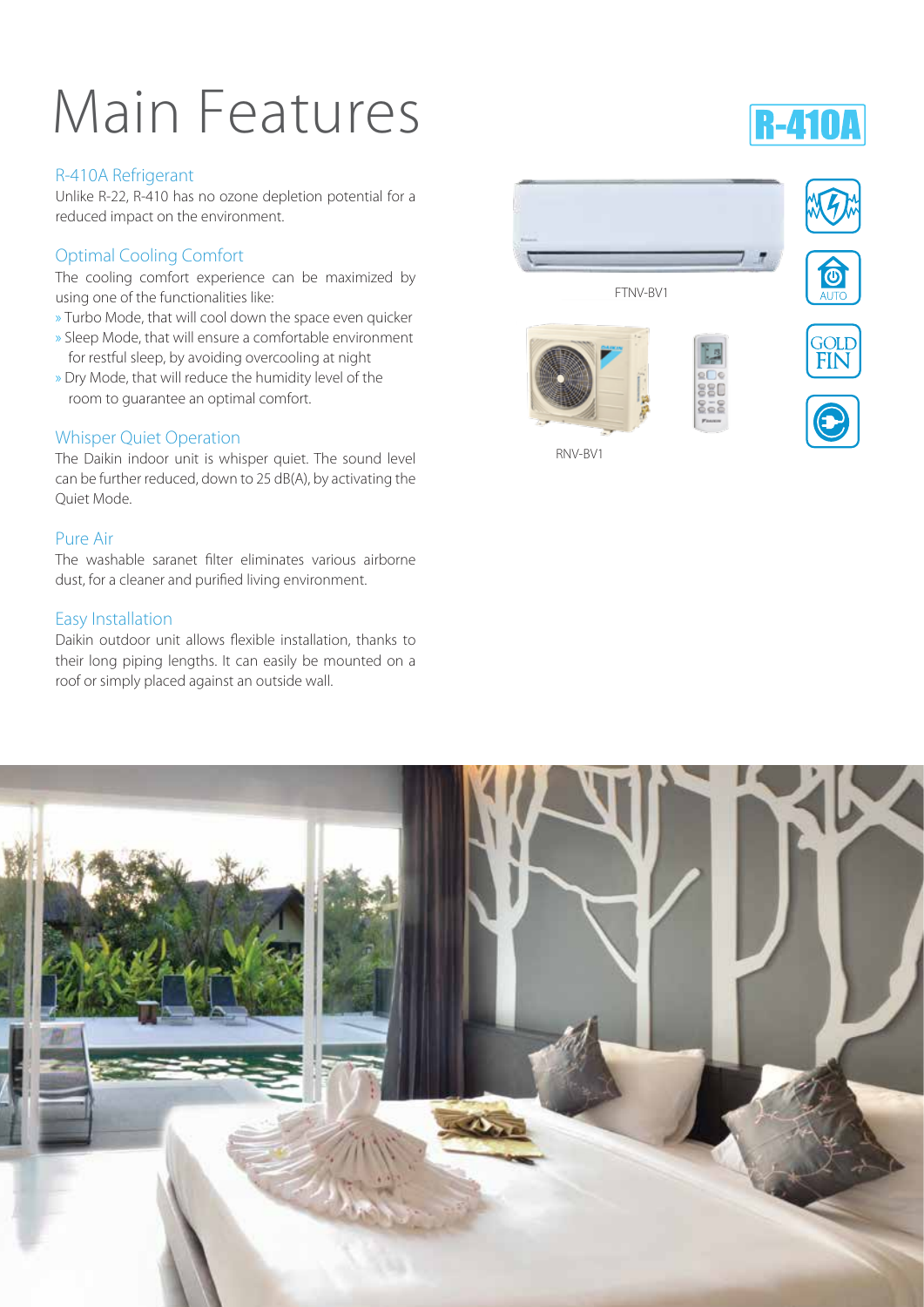# Main Features

# Built-in Protection for a Powerful and Reliable Cooling

The new Daikin unit has been specially designed to withstand the harsh conditions of the African market, such as unstable power supply and corrosive environment.

The unit is equipped as standard with special protection against voltage fluctuation, overcurrent and power blackout. This will ensure a longer lifetime with optimal performance compared to other non-protected equipment.



## Built-in Protection

It allows the unit to operate within an increased operating voltage range, 198 to 264V, without compromising the cooling operation. The compressor and PCB have been designed with components, all carefully selected for their voltage tolerance, to allow wider operation range during the unstable power supply.





## Auto Random Restart

In case of sudden power failure during operation, this feature ensures that air conditioners installed in the same building will resume operation automatically but randomly instead of turning on at the same time. This will prevent power surge after blackout. The operation will be based on the previous settings.



Mode, Temperature, Fan speed and Swing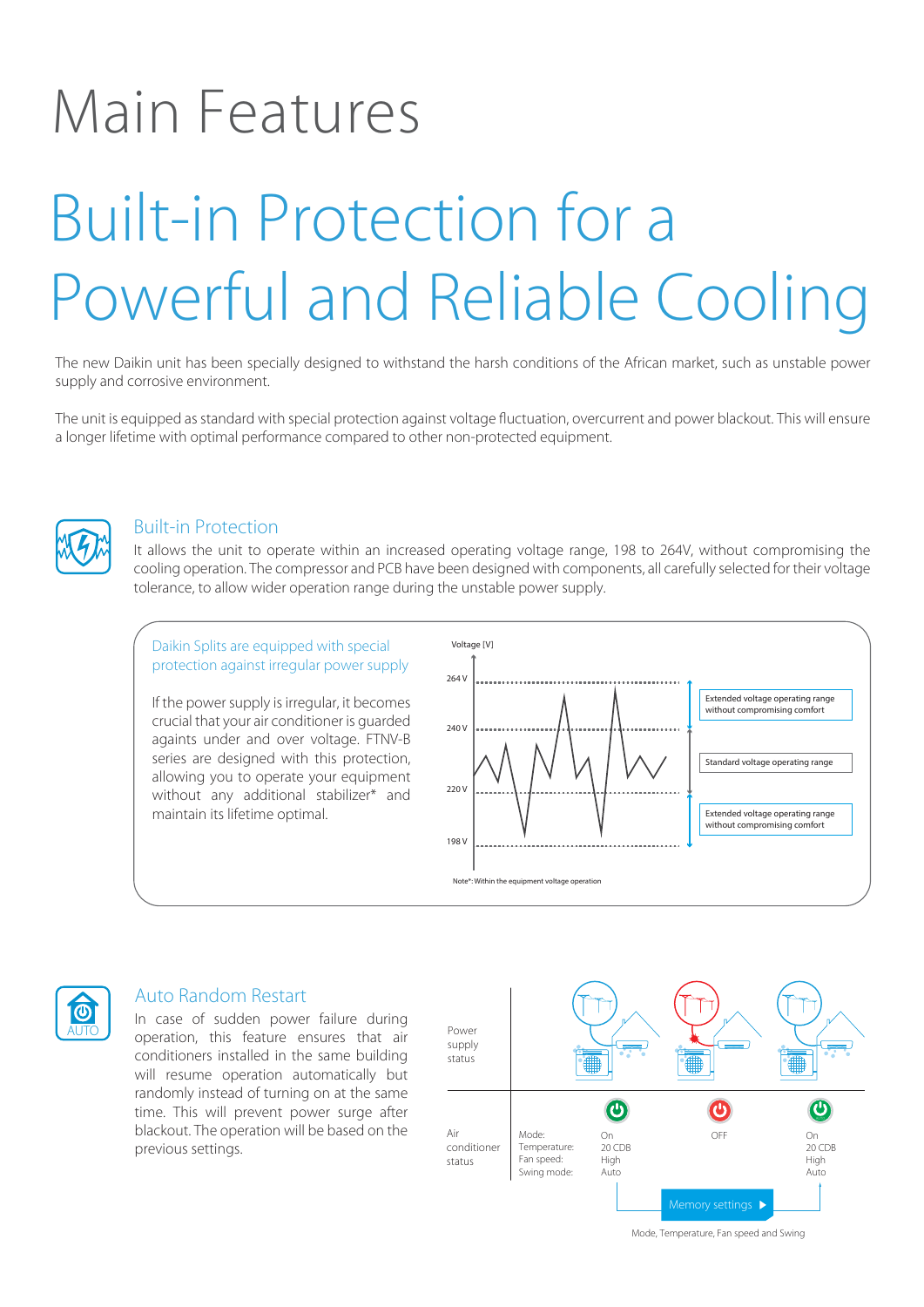



## Anti-Corrosion Protection

The condenser coil is protected against corrosion thanks, to the hydrophilic gold fin coating. This will ensure a longer life span, even under corrosive environment, with cooling performance maintained optimal.

## Powerful and Efficient Cooling



Daikin units are conceived to offer a powerful cooling to quickly cool down the room. The system is designed to be extremely efficient, with EER reaching up to 3.22 W/W, for a lower electricity consumption.

The excellent cooling performances are the outcome of the combination of the highly efficient rotary compressor combined with the optimal heat transfer from the heat exchanger.

Using efficient systems will result in lower electricity bills and less load on generator as power input is minimized.

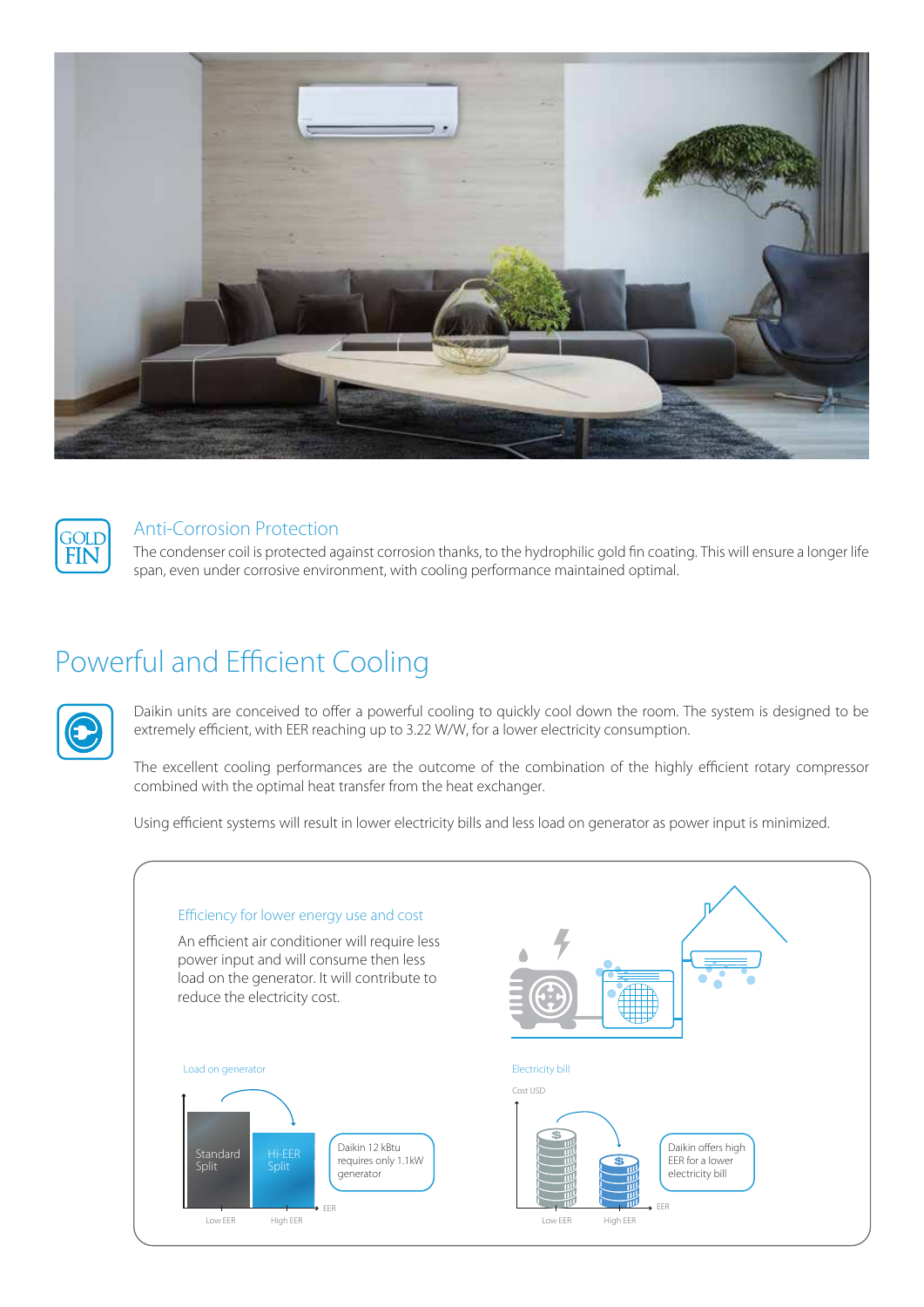## Preliminary Specifications

| <b>Indoor Model Name</b>                   |                         |                                                                                                  |            | <b>FTNV25BV1</b>    | FTNV35BV1           | FTNV50BV1           | FTNV60BV1           |
|--------------------------------------------|-------------------------|--------------------------------------------------------------------------------------------------|------------|---------------------|---------------------|---------------------|---------------------|
| <b>Outdoor Model Name</b>                  |                         |                                                                                                  |            | <b>RNV25BV1</b>     | <b>RNV35BV1</b>     | <b>RNV50BV1</b>     | <b>RNV60BV1</b>     |
| Btu/h<br>Nominal Cooling Capacity<br>kW    |                         |                                                                                                  |            | 9,000               | 12,000              | 18,000              | 22,000              |
|                                            |                         |                                                                                                  |            | 2.64                | 3.52                | 5.28                | 6.45                |
| Power Input<br>kW                          |                         |                                                                                                  |            | 0.87                | 1.11                | 1.75                | 2.00                |
| EER                                        |                         |                                                                                                  | W/W        | 3.03                | 3.18                | 3.02                | 3.22                |
| Indoor                                     | Air Flow                | SH/H/M/L/SL                                                                                      | <b>CFM</b> | 358/342/282/225/209 | 372/355/298/242/225 | 594/531/474/422/381 | 641/614/537/474/418 |
|                                            | Sound<br>Pressure Level | SH/H/M/L/SL                                                                                      | dBA        | 39/38/33/27/25      | 41/40/35/29/28      | 44/42/39/36/35      | 48/46/43/40/37      |
|                                            | Height                  |                                                                                                  | mm         | 288                 | 288                 | 310                 | 310                 |
|                                            | Width                   |                                                                                                  | mm         | 800                 | 800                 | 1,065               | 1,065               |
|                                            | Depth                   |                                                                                                  | mm         | 206                 | 206                 | 224                 | 224                 |
|                                            | Net Weight              |                                                                                                  | kg         | 9                   | 9                   | 14                  | 14                  |
| Outdoor                                    | Sound<br>Pressure Level | $\mathsf{H}% _{\mathsf{H}}^{\ast}=\mathsf{H}_{\mathsf{H}}^{\ast}=\mathsf{H}_{\mathsf{H}}^{\ast}$ | dBA        | 46                  | 48                  | 52                  | 52                  |
|                                            | Height                  |                                                                                                  | mm         | 485                 | 550                 | 651                 | 651                 |
|                                            | Width                   |                                                                                                  | mm         | 566                 | 658                 | 855                 | 855                 |
|                                            | Depth                   |                                                                                                  | mm         | 256                 | 273                 | 328                 | 328                 |
|                                            | Net Weight              |                                                                                                  | kg         | 21                  | 26                  | 47                  | 50                  |
|                                            | Pipe<br>Connection      | Liquid                                                                                           | mm         | 6.35                | 6.35                | 6.35                | 6.35                |
|                                            |                         | Gas                                                                                              | mm         | 9.52                | 12.70               | 12.70               | 15.88               |
|                                            | Compressor Type         |                                                                                                  |            | Rotary              |                     |                     |                     |
|                                            | Operating range         |                                                                                                  | CDB        | $19 - 46$           |                     |                     |                     |
| Maximum Piping                             |                         | Total                                                                                            | m          | 20                  | 20                  | 30                  | 30                  |
| Length                                     |                         | Elevation                                                                                        | m          | 12                  | 15                  | 15                  | 15                  |
| Standard Power Supply<br>V/Ph/Hz           |                         |                                                                                                  |            | 220-240/1/50        |                     |                     |                     |
| Extended Operating Voltage range<br>$\vee$ |                         |                                                                                                  |            | 198-264             |                     |                     |                     |
| Power Source                               |                         |                                                                                                  |            | Indoor              |                     |                     |                     |
| Refrigerant                                |                         |                                                                                                  |            | R-410A              |                     |                     |                     |

Indoor: 27°C DB /19°C WB Outdoor: 35°C DB / 24°C WB



Zero ozone depletion potential for a reduced impact on the environment. **R-410A**



## **Powerful Cooling**

Rapid cooling and powerful, even if outside temperature is very high.



## **Long Air Flow**

The airflow can reach long distances, for optimal cooling comfort even for large spaces.



## **Energy Saving**

Daikin offers efficient operation on its equipment for lower electricity consumption. This also contributes to reduce CO<sub>2</sub> emissions.



#### **Silence**

Daikin indoor units are whisper quiet. Outdoor units are also guaranteed not to disturb the quietness of the neighbourhood.



### **Built-in Protection**

If the power supply is erratic, it becomes crucial that your air conditioner is guarded against under and over voltage. Daikin units offer protection against voltage fluctuation, thus enhancing the lifetime of the air conditioner.

#### **Auto Random Restart**



In case of sudden power failure, the unit will restart randomly, with previous settings. This will help preventing power surge after blackout



#### **Anti-Corrosion Protection**

The hydrophilic gold fin coating will protect the condenser coil against corrosion, for a longer life span, even under corrosive environment, with cooling performance maintained optimal.



## **Sleep Mode**<br>Setting sleep mode will gradually adjust the set

temperature to provide a comfortable environment for sleeping.



The washable saranet filter eliminates various airborne dust for a cleaner and purified living environment. **Air Purifier**